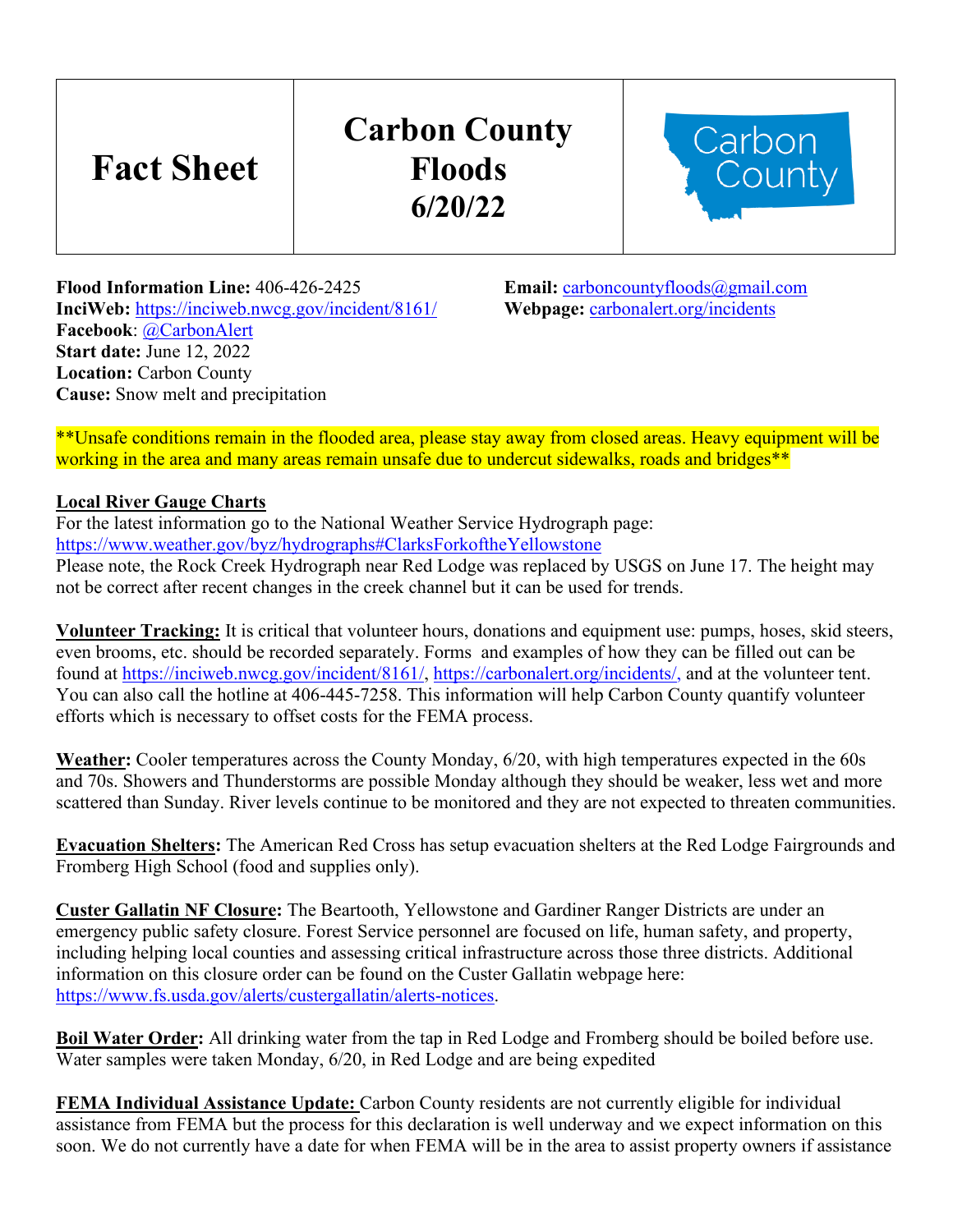becomes available. The Preliminary Damage Assessment (PDA) process, an initial step in this application, is almost complete in the county. This is an assessment from the outside of homes and provides a rough estimate of damage for the individual assistance process.

**Red Lodge Community Update:** Volunteer coordination efforts are still being coordinated from the tent at 15<sup>th</sup> Street and Platt. Three basements remain to be mucked out; efforts to remove debris from Finn Park and the roads and yards in town is also a focus.

A potable water truck is stationed at the Civic Center Parking Lot and is available for use; bring a container. Temporary bridges will be placed at the Meeteetse Trail Rd and the north end of East Side Rd. It will be approximately 30 days before they can be driven on. Additional temporary bridges are on order and will be deployed to areas in need upon arrival.

 $19<sup>th</sup>$  St. bridge is open to local traffic only.

Highway 308 to Bearcreek/Belfry is open to the public.

Highway 212 south of Red Lodge is open to the public to the Forest Service boundary approximately 6 miles south of Red Lodge. The Beartooth Pass and Forest Services lands, roads, and trails in the area are still closed. Please respect closure signs and barriers.

National Guard and local law enforcement are in Red Lodge to help manage traffic. Detour information can be found on the Interactive map: [https://carboncomt.maps.arcgis.com/.../basic/index.html...](https://carboncomt.maps.arcgis.com/apps/instant/basic/index.html?appid=223990838eef461d8e2919216969bdb6&fbclid=IwAR1pTxbrqh0yr1P4AGwpuH9LUDkXOt1MFyQqfDnLnNdwDpmfq8EtGPWjjx4)

Repairs continue to repair water access to the Park Ave and Kainu Ave areas in Red Lodge.

Two large dumpsters are located at Red Lodge Recycling. Additional dumpsters have been ordered. Items damaged by the flood should be broken down to the smallest size possible and brought to the dumpsters. Organic matter (i.e. tree branches) may be brought to the Red Lodge Fire Rescue Training Center, open 12-7 pm, located at 228 Highway 78.

Trash pickup will resume Monday, 6/20, for the areas in Red Lodge affected by the flood.

Information boards are located in key areas throughout town including the Post Office, Beartooth IGA and Chamber of Commerce for non-digital information.

The Rock Creek drainage south of Red Lodge will be flown Monday for assessment.

**Fromberg Community Update:** Clean up continues in town and there is a focus on getting debris removed from the park. Flood damaged items and debris may continue to be brought to the city park, to be disposed of later.

East River Rd. has been transitioned to local traffic only to provide space for heavy equipment and crews to support cleanup operations.

City water is established, with a single well running at this time; there is still a boil order for the town of Fromberg

An information board is being maintained at the Fromberg Post Office to provide non-digital information. Food and water are available at the Fromberg High School.

**Edgar/Rockvale Community Update:** Edgar Lagoon was drained and repaired Friday, 6/17, and the lagoon is now operational. All roads should be open.

**Bridger Community Update:** Head gates and ditches continue to be monitored. All roads should be open.

**Belfry Community Update:** The Riverview Lane Bridge south of Belfry has been repaired, and crews continue to work on fixing Lover's Lane. Crews are hopeful they can complete the work soon.

**Roscoe Community Update:** Crews are still working on Highway 78 access to Roscoe and anticipate work to be completed the middle part of next week. The East Rosebud area will be flown today for assessment

**Luther Community Update:** The Hwy 78 bridge over Red Lodge creek near Luther has been repaired and Hwy 78 is open to Roscoe. Hwy 78 will have increased heavy equipment traffic so please be aware and avoid travel on this route if not necessary.